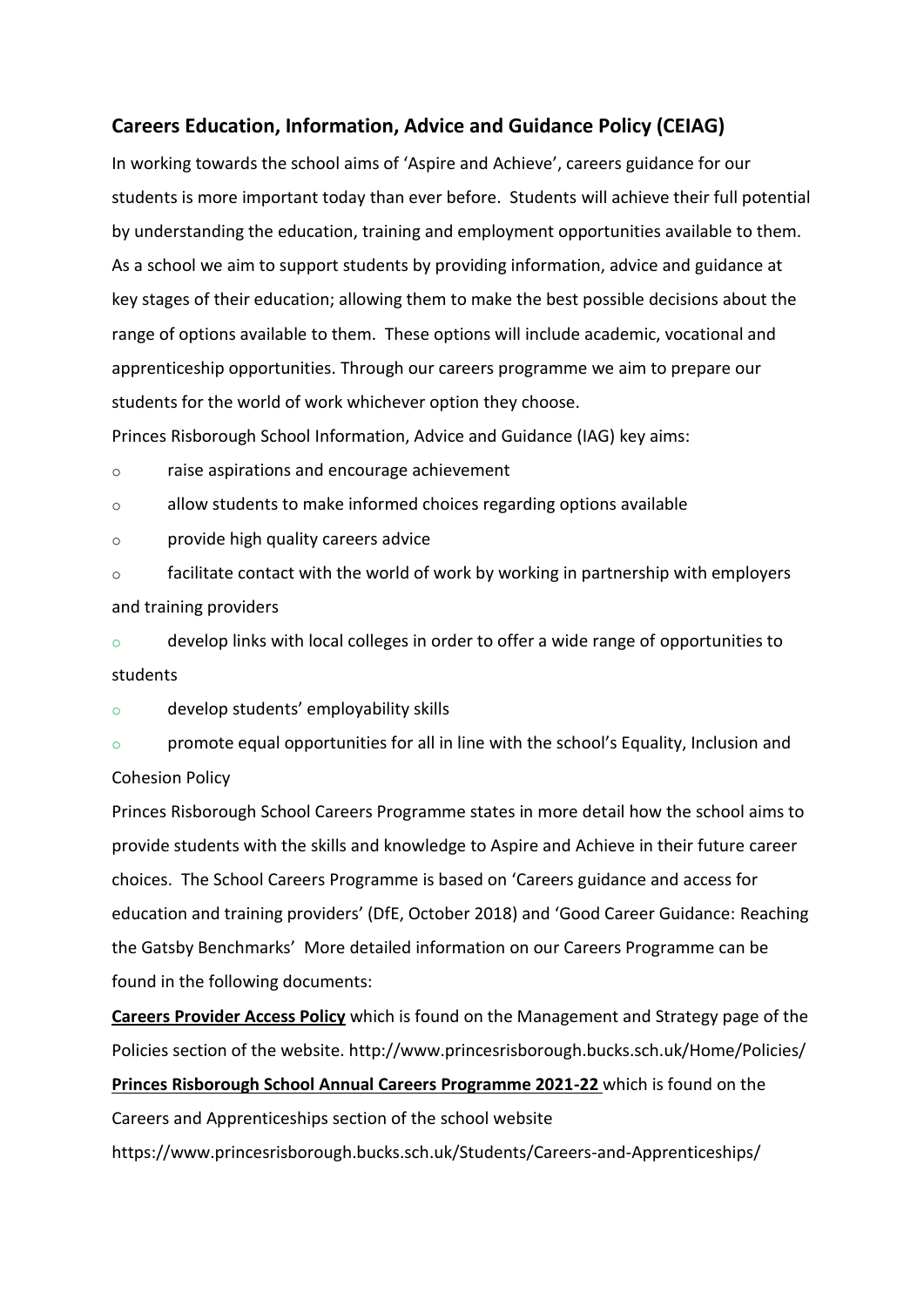#### **The Gatsby Benchmarks**

The Gatsby Career Benchmarks are a result of an international study to find the best practice in career guidance worldwide and underpin Princes Risborough School's Career Programme. The benchmarks are:

#### **Benchmark 1:** A Stable Careers Programme

Every school and college should have an embedded programme of career education and guidance that is known and understood by pupils, parents, teachers and employers.

# **Benchmark 2:** Learning from Career and Labour Market Information

Every pupil and their parents should have access to good quality information about future study options and labour market opportunities. They will need the support of an informed adviser to make the best use of available information

# **Benchmark 3:** Addressing the Needs of Each Pupil

Pupils have different career guidance needs at different stages. Opportunities for advice and support need to be tailored to the needs of each pupil. A school's careers programme should embed equality and diversity considerations throughout.

# **Benchmark 4:** Linking Curriculum Learning to Careers

All teachers should link curriculum learning with careers. For example, STEM subject teachers should highlight the relevance of STEM subjects for a wide range of careers pathways

# **Benchmark 5:** Encounters with Employers and Employees

Every pupil should have multiple opportunities to learn from employers about work, employment and the skills that are valued in the workplace. This can be through a range of enrichment activities including visiting speakers, mentoring and enterprise schemes.

**Benchmark 6:** Experience of Workplaces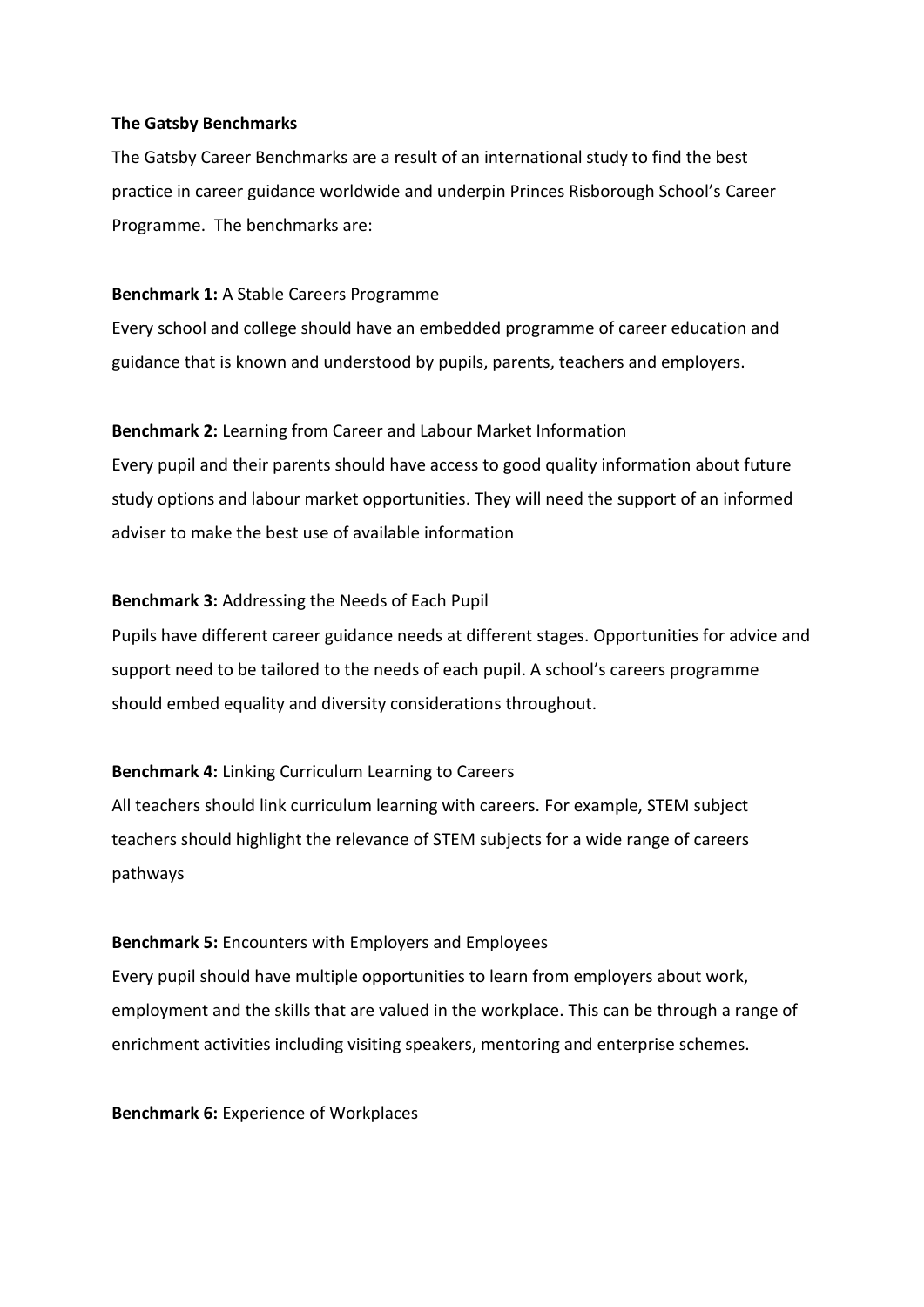Every pupil should have first-hand experience of the workplace through work visits, work shadowing, and/or work experience to help their exploration of career opportunities, and expand their networks.

#### **Benchmark 7:** Encounters with Further and Higher Education

All pupils should understand the full range of learning opportunities that are available to them. This includes both academic and vocational routes and learning in schools, colleges, universities and in the workplace.

#### **Benchmark 8:** Personal Guidance

Every Student should have opportunities for guidance interviews with a careers adviser, who could be internal (a member of school staff) or external, provided they are trained to an appropriate level. These should be available whenever significant study or career choices are being made. They should be expected for all pupils but should be timed to meet their individual needs.

#### **Post 16 Pathways and Progression**

All young people in England must continue in education or training until they are 18. At the end of year 11 the following options are available:

- o Full time study at a college, sixth form or training provider
- $\circ$  Full time work or volunteering combined with part time education of training
- o An apprenticeship
- o A traineeship

The majority of our Year 11 students are able to access Level 3 qualifications and we aim to provide a wide range of A Level and Level 3 BTEC subjects to cater for the needs of our students. We carry out IAG meetings with all Year 11 students during the Spring Term to discuss aspirations and plans for the future, in order to help each student decide which option is most appropriate for them.

IAG meetings for Year 10 Students take place in the Summer Term.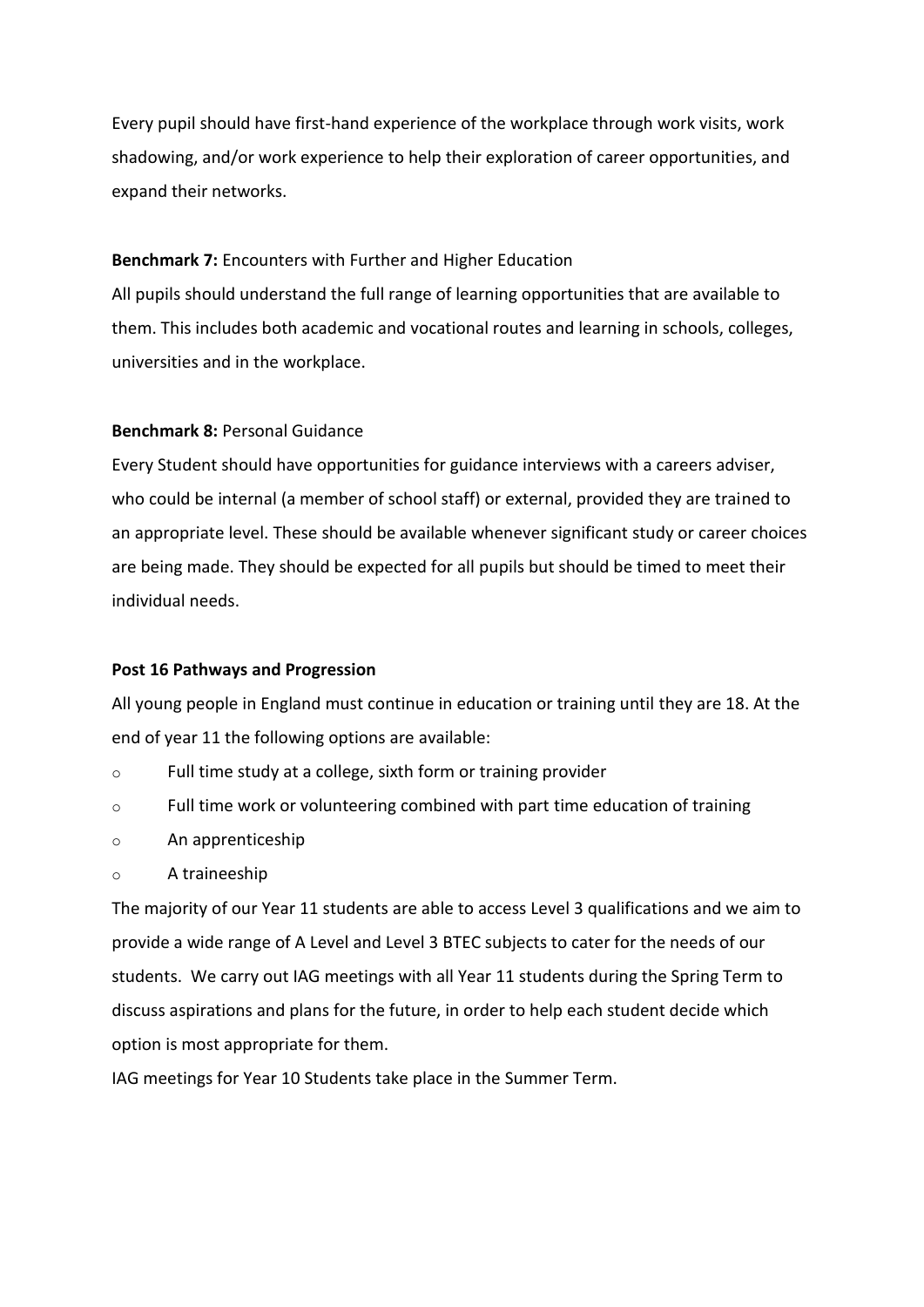# **Useful Links**

UCAS:<https://www.ucas.com/> Unistats:<https://unistats.ac.uk/> Careerpilot : https://www.careerpilot.org.uk/ Top Apprenticeship Employers:<https://www.ratemyapprenticeship.co.uk/top-employers> Find a Traineeship:<https://www.gov.uk/find-traineeship> Find an Apprenticeship:<https://www.gov.uk/apply-apprenticeship> Amazing Apprenticeships:<https://amazingapprenticeships.com/> National Apprenticeship Service:<https://www.getingofar.gov.uk/> National Careers Service:<https://nationalcareersservice.direct.gov.uk/> Not Going to Un[i https://www.notgoingtouni.co.uk/](https://www.notgoingtouni.co.uk/)

# **Local Colleges**

Buckinghamshire College Group (Aylesbury, Amersham and High Wycombe): <https://www.buckscollegegroup.ac.uk/> Henley College:<http://www.henleycol.ac.uk/> BCA:<https://www.bca.ac.uk/> UTC Aylesbury: buckinghamshireutc.co.uk

# **Employer Links**

To support our Careers Programme. Princes Risborough School is working to develop strong partnerships with a range of educational institutions, training providers and employers. We are a part of the Bucks Careers Hub, a network of education providers working with the Careers and Enterprise Company to develop quality Careers Education in Buckinghamshire schools. Partnerships with employers contribute to our careers programme through:

o raising aspirations and increasing motivation by helping students to identify goals

o demonstrating how curriculum learning links to the workplace

 $\circ$  providing opportunities such as work experience, workplace visits, guest speakers and curriculum support.